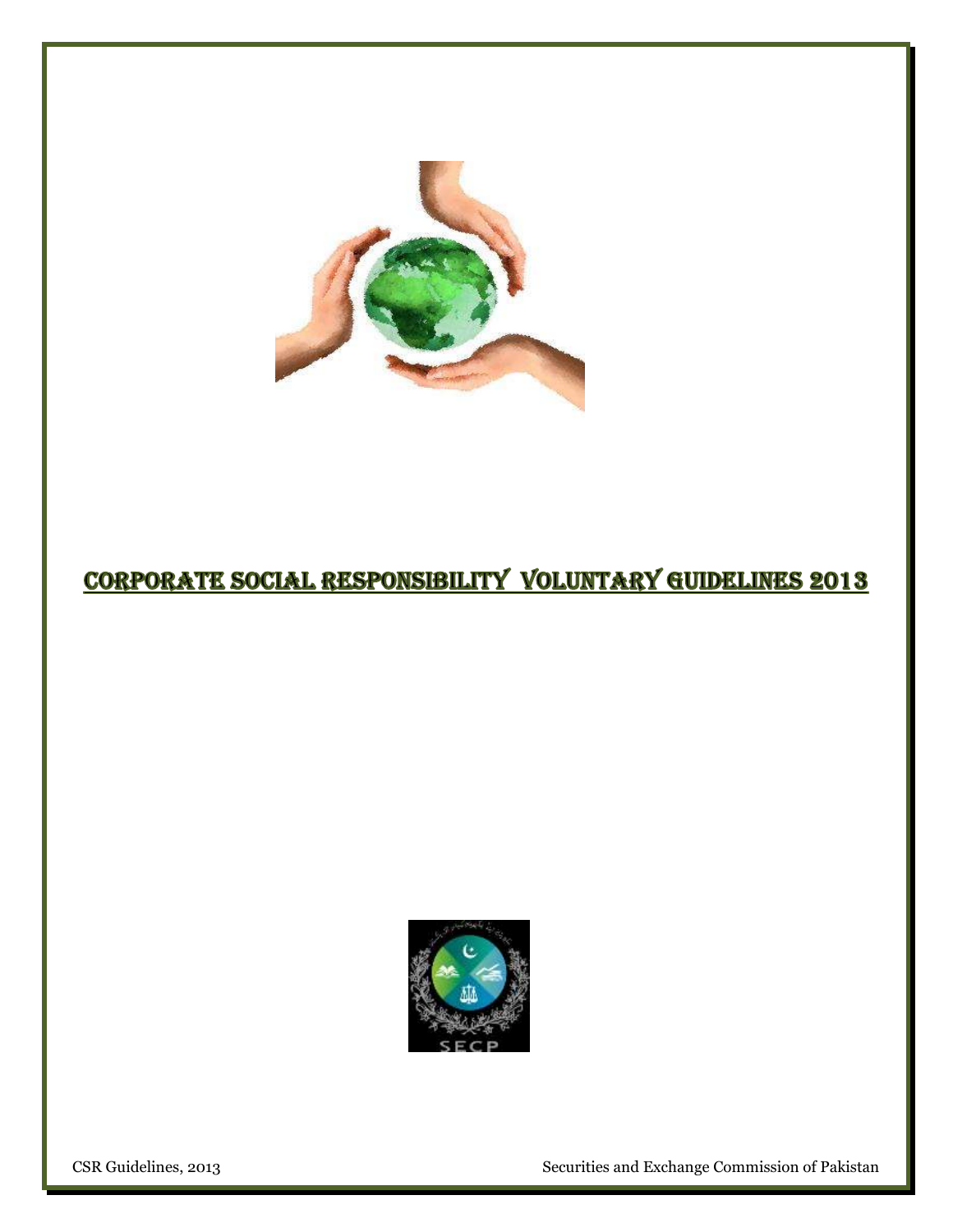### **1. Introduction and Scope**

- 1.1 In order to promote responsible business conduct that supports community growth for public interest, eliminates adverse practices impacting the public sphere and ensures corporate accountability, the Securities and Exchange Commission of Pakistan ("SECP") is pleased to issue the Guidelines for Corporate Social Responsibility ("the Guidelines").
- 1.2 These Guidelines are voluntary in nature and businesses are encouraged to move beyond the recommended minimum provisions articulated in this document.
- 1.1 The Guidelines are being published for all companies that have initiated or intend to initiate corporate social responsibility ("CSR") activities. Further, it is expected that all companies may endeavor to adopt working models that complement the recommended guidelines with a focus on fair, transparent and responsible business practices.
- 1.2 For the purpose of facilitation, companies are encouraged to use (self-assessment) CSR governance benchmark and terms of reference of CSR committee, annexed to the guidelines.
- 1.3 The Guidelines are being issued in exercise of powers under section 506B of the Companies Ordinance, 1984.

### **2. Objective**

The objective of these Guidelines is to promote the development of a framework for CSR initiatives by all companies. Companies are encouraged to strive and work in cooperation with stakeholders for implementing a transparent and socially responsible strategy.

### **3. CSR governance**

Companies are encouraged to have a CSR policy endorsed by the board of directors ("board") of the company, reflecting their understanding and commitment to CSR, thereby ensuring that:

- a) CSR policy is incorporated into the vision, code of ethics and business plan/strategy of the company.
- b) CSR commitment statement is agreed through meetings/session by Board of Directors w.r.t CSR definition, business value of CSR, vision and commitment (resources, time, personnel).
- c) Output of the CSR commitment is integrated into a board level CSR policy.

CSR Guidelines, 2013 Securities and Exchange Commission of Pakistan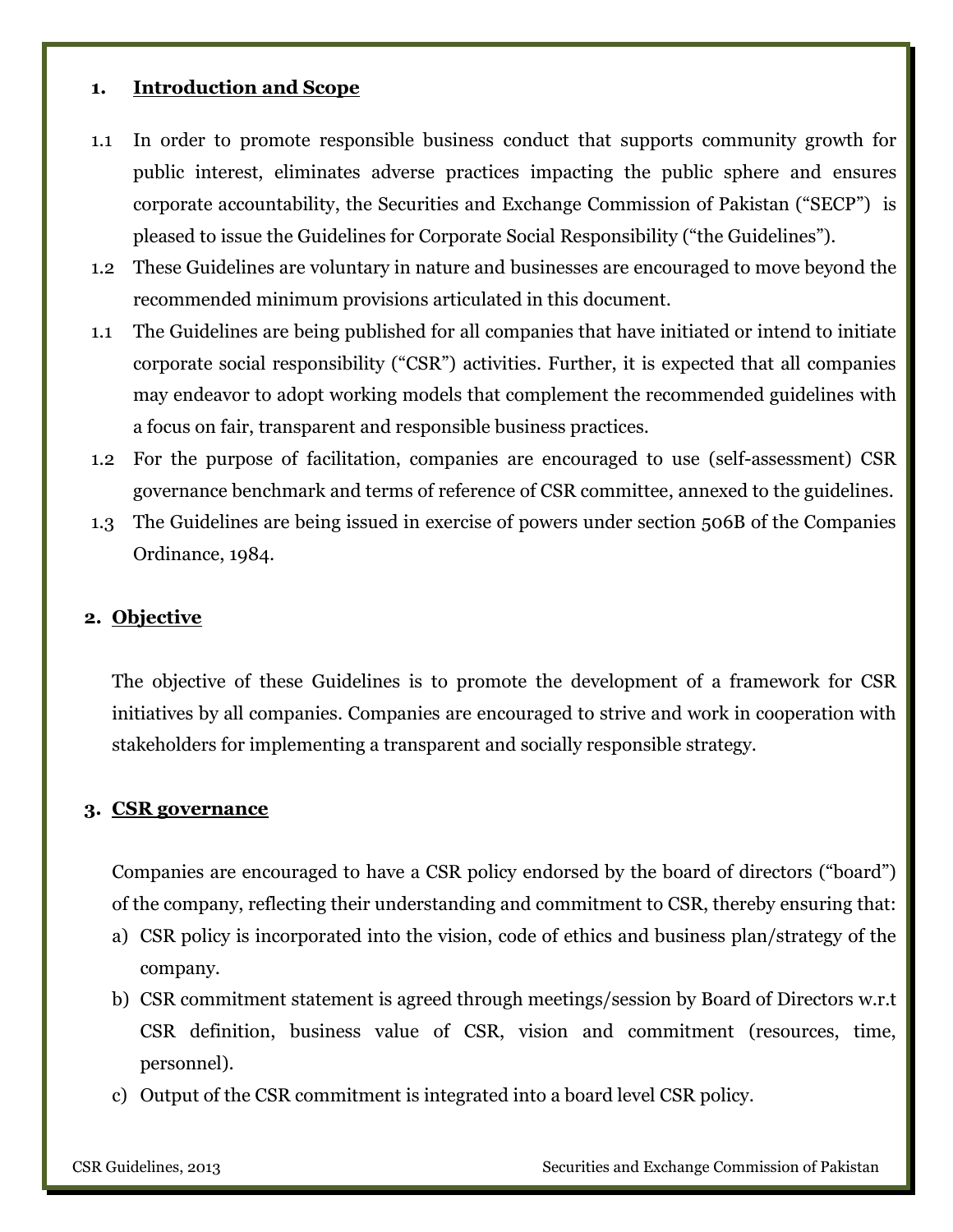- d) CSR mandate is executed either through a pre-existing committee or by forming a new CSR committee.
- e) Hold education/orientation sessions to ensure that board members have adequate understanding and expertise of CSR for making informed decisions.
- f) Include CSR activities as part of agenda of the board meetings and incorporate CSR as part of annual board evaluation.
- g) Periodically review operations of the board to identify and implement measures to align the board operations with CSR strategy of the company.
- h) Ensure that CSR goals, objectives and targets are incorporated into business plans/strategy.
- i) Board members determine CSR risks, opportunities and impact prior to any major business decisions (acquisition, mergers, product variation, capital expenditures).
- j) Review and approve CSR related communications to internal and external stakeholders ensuring compliance with relevant reporting framework.

## **4. Consultative Committee**

The Company is expected to adopt a focused approach towards CSR through formation of a CSR Consultative Committee ideally led by a CSR expert. The committee members are expected to have an understanding and experience of implementing CSR activities/projects. The committee may be entrusted to ensure transparent, specialized supervision of CSR activities and periodic reporting to Board of Directors in adoption of CSR policy and reporting its progress.

A sample term of reference of CSR Committee is annexed to these Guidelines.

### **5. CSR Management Systems**

CSR policy of a company is expected to be formulated in a manner that serves as a guide to its strategic plans, paves way for a systematic CSR management system and projects the roadmap of CSR initiatives. The systems are expected to reflect following broad indicators:

- a) Express commitment of the board and the top management to formulate and implement CSR Policy
- b) Ensure that policies, processes and systems exist and support the CSR policy. This is measured by:
	- (i) Specifying the organizational approach towards CSR
	- (ii) Incorporating the CSR approach into code of ethics of company

CSR Guidelines, 2013 Securities and Exchange Commission of Pakistan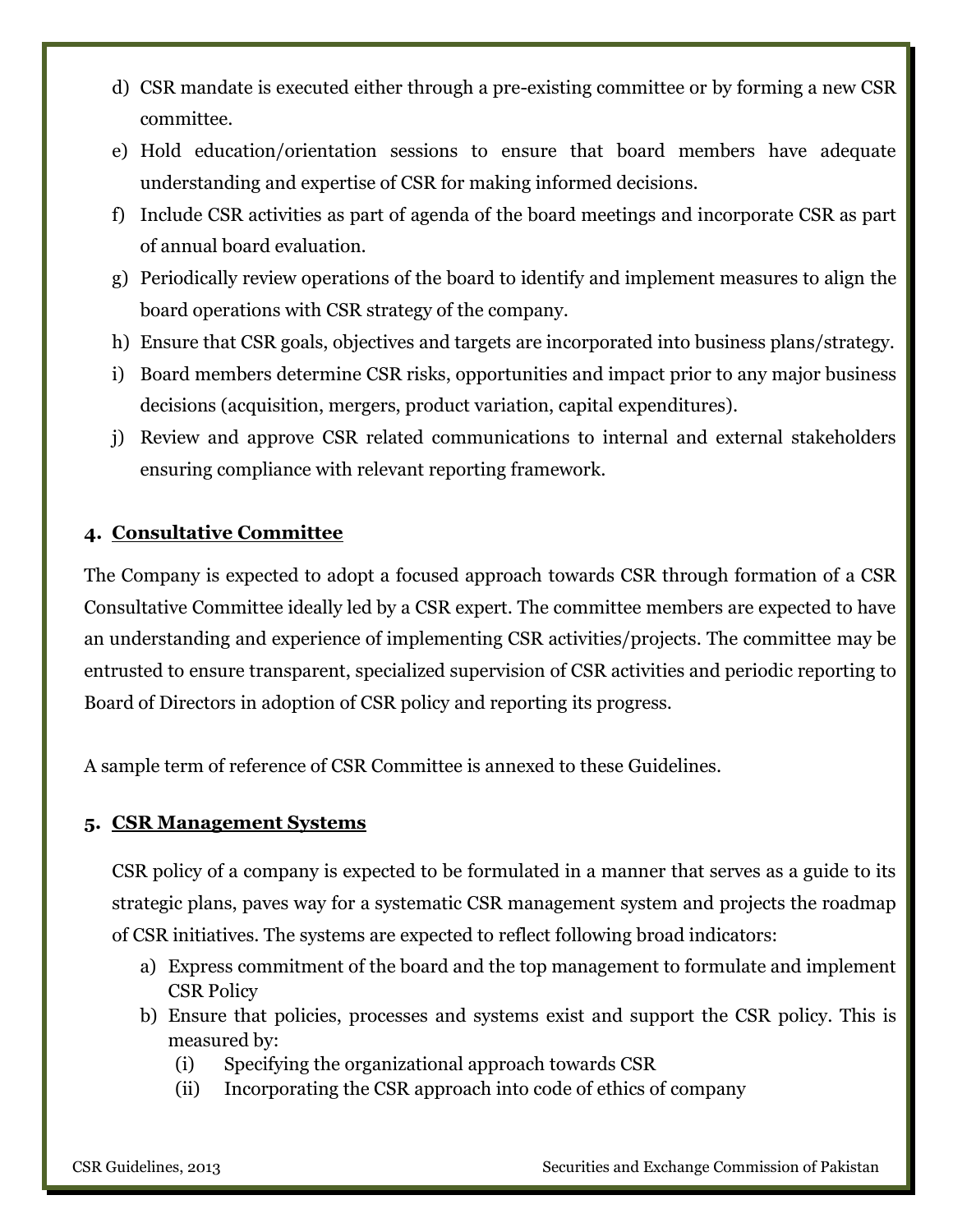- (iii) Defining objectives for carrying out CSR activities
- (iv) Setting targets for achievement of CSR objectives
- (v) Determining the working model and devising action plan (time, resources, budget)
- (vi) Delegating responsibility and management of resources with respect to CSR policy
- c) Sensitization and training of the board, senior management and employees for implementation of CSR targets
- d) Mechanism for stakeholder engagement prior, during and on conclusion of CSR plans
- e) Periodic monitoring and evaluation of CSR activities
- f) Disclosure and reporting of CSR achievements
- g) Recognizing and documenting the shortfalls/failures
- h) Incorporating improvement in future CSR policy/plans

### **6. Areas of Interest**

CSR policy is expected to clearly determine the priority areas wherein the CSR projects are currently being managed (ongoing projects) and are planned to be initiated (upcoming projects). The areas may broadly cover:

- a) Community investment (skill development, livelihood, health, education, infrastructure, social enterprise development, safe drinking water, poverty alleviation, youth development and environment conservation)
- b) Governance (human rights, transparency, anti-corruption, business practices, stakeholder relations, responsible marketing)
- c) Product responsibility
- d) Work life balance
- e) Safety (risk management, disaster management)
- f) Climate Change

## **7. Implementation Structure**

- 7.1 The CSR policy is expected to be implemented through a systemized structure that measures and reflects progress of CSR goals/targets. It is imperative that the system must be able to identify the role of the company and the extent of involvement of internal and external stakeholders for carrying out CSR plans.
- 7.2 The implementation system may indicate the following:
	- a) Specific goals, business plan and working model to be implemented
	- b) Resources aligned for implementation of CSR goals
	- c) Extent of implementation and completion of CSR activities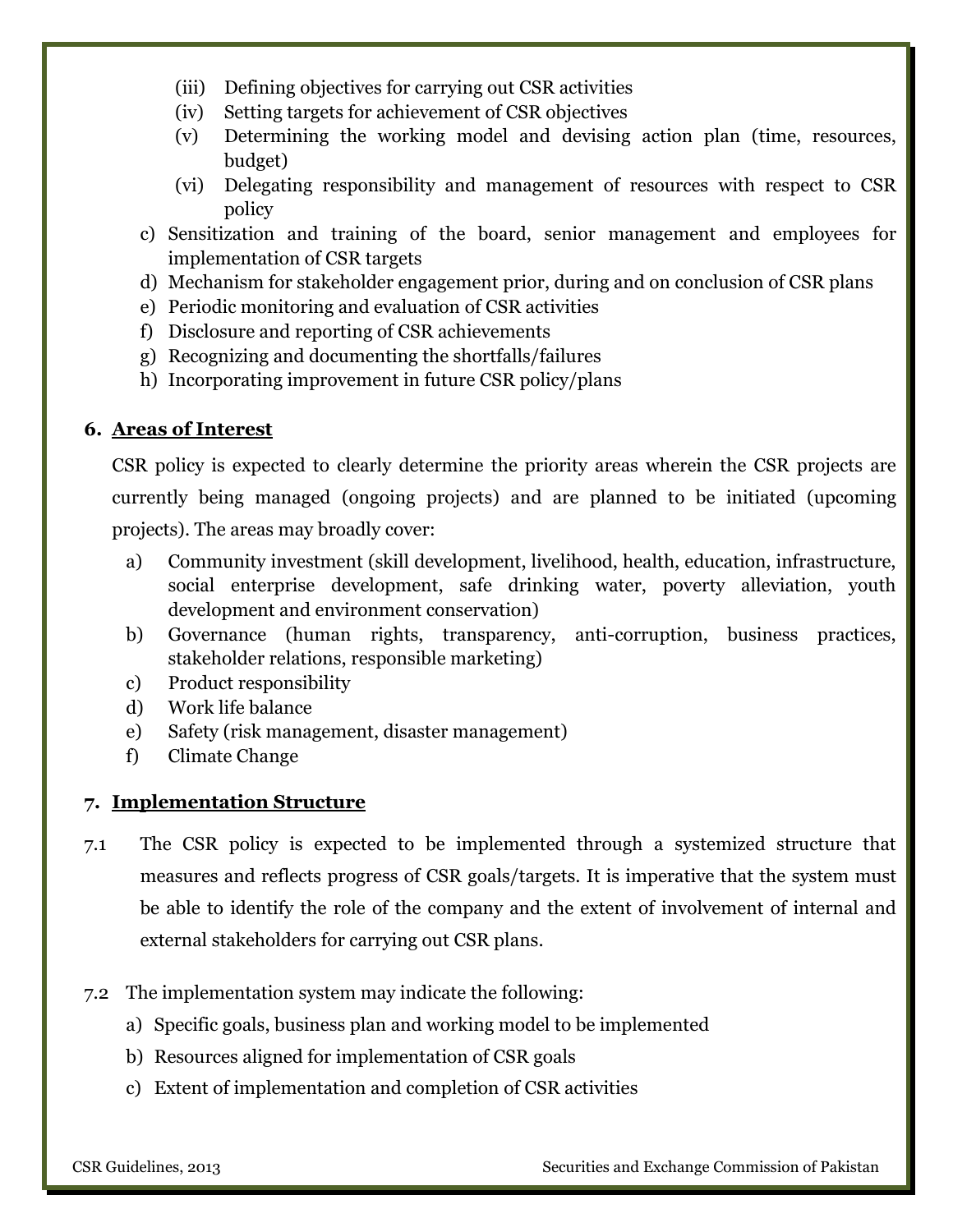- d) Incorporating changes in its working model to changes in business/social needs
- e) Specifying the role and resources of partnering agencies
- f) Systemized periodic assessment of impact of CSR policy/goals
- g) Define systematic reporting of implementation status to internal and external stakeholders

## **8. Allocation of Resources**

The company is expected to earmark specified resources (quantifiable), specific criteria (for e.g. hours of service at partnering agency) or a proportion of their profit (preferably 1-2%) for selected CSR initiatives. The method of allocation of resources or identified criteria must ideally be predetermined, duly endorsed by the board and form part of CSR Policy.

## **9. External Assurance**

- 9.1 The company may undertake arrangement for obtaining assurance by an external party. The external assurance is expected to be implemented in a manner that is systematic, documented, evidence-based, and characterized by defined procedures.
- 9.2 External assurance <sup>1</sup> :
	- Be conducted by entities, groups or individuals external to the reporting organization, who are demonstrably competent in the subject matter and assurance practices;
	- Should utilize groups or individuals who are not unduly limited by their relationship with the organization or its stakeholders to reach and publish an independent and impartial conclusion on the report;
	- Is implemented in a manner that is systematic, documented, evidence-based, and characterized by defined procedures;
	- Assesses whether the CSR report of the company provides a reasonable and balanced presentation of performance, taking into consideration the veracity of report data and the overall selection of content;
	- Assesses the extent to which the report preparer has applied any Reporting Framework; and
	- Results in an opinion or set of conclusions that is publicly available in written form, and a statement from the assurance provider on their relationship to the report preparer.

9.3 The assurance report may form part of its CSR Report.

 $\overline{a}$ 

 $^{1}$  Derived from GRI's key qualities for external assurance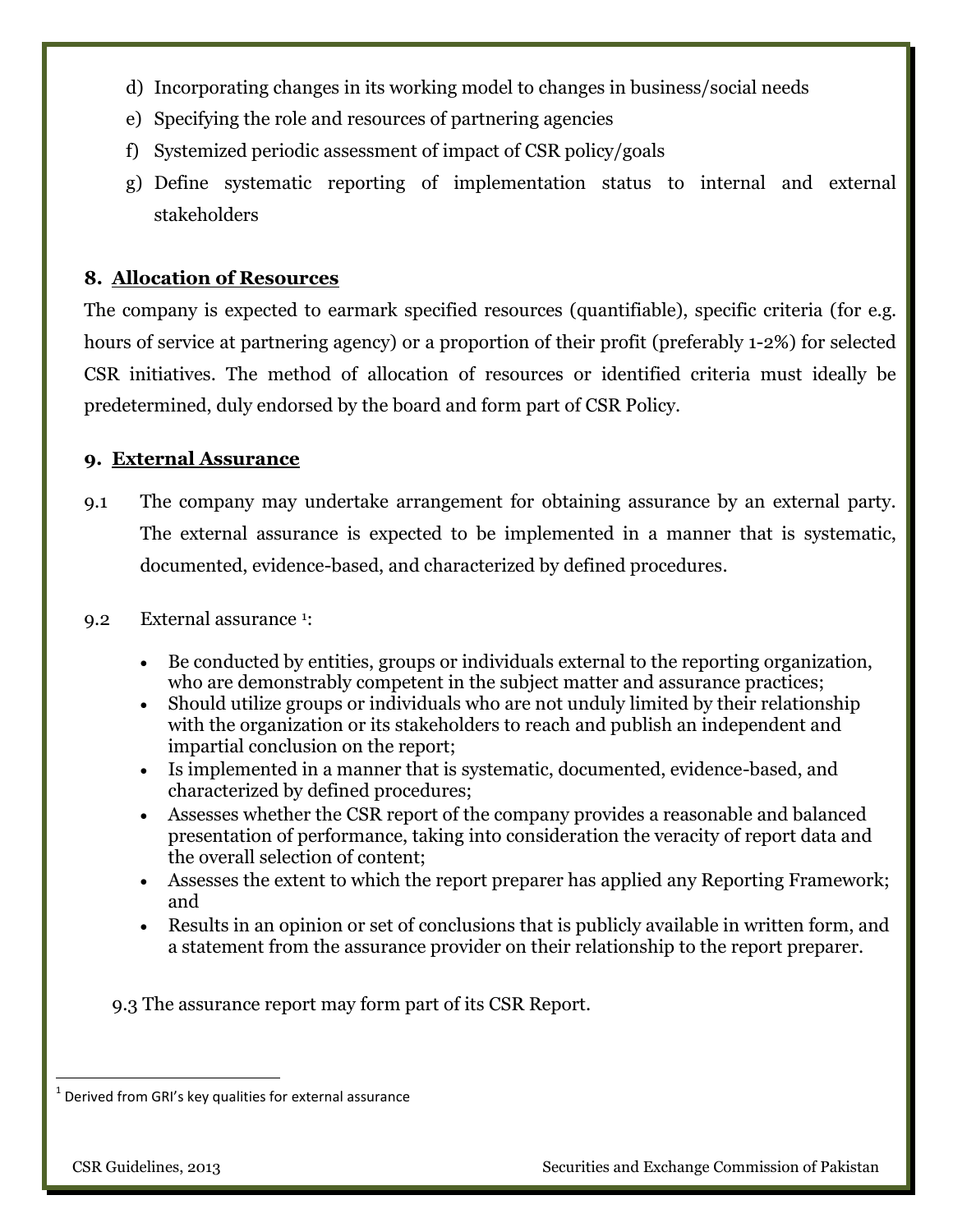### **10. Disclosure and Reporting**

- 10.1 Companies are expected to report concise and material information regarding their CSR policy and activities that may be consolidated and reported in the form of a separate CSR Report.
- 10.2 CSR report may prominently disclose the CSR objectives, working model, implementation status, impact/achievements, risks, opportunities, challenges and working partners. This may also include comparison drawn from previous year.
- 10.3 CSR reporting is expected to state the goals that the board has planned to set forth for the next year. This may be descriptive narration of the areas of concentration or any specific projects along with brief overview of source of generation of funds for said goals.
- 10.4 Companies are expected to prominently disclose CSR report (summarized or detailed format). The said reports may be disseminated on its website (if any), annual reports, separate report and other communication media.
- 10.5 Notwithstanding the preparation of CSR Report, the company shall provide descriptive as well as monetary disclosures of the CSR activities undertaken by it during each financial year in line with the requirements of Companies (Corporate Social Responsibility) Order, 2009. This may also include disclosure to the effect of compliance by companies with relevant industry/regulator guidelines or standards.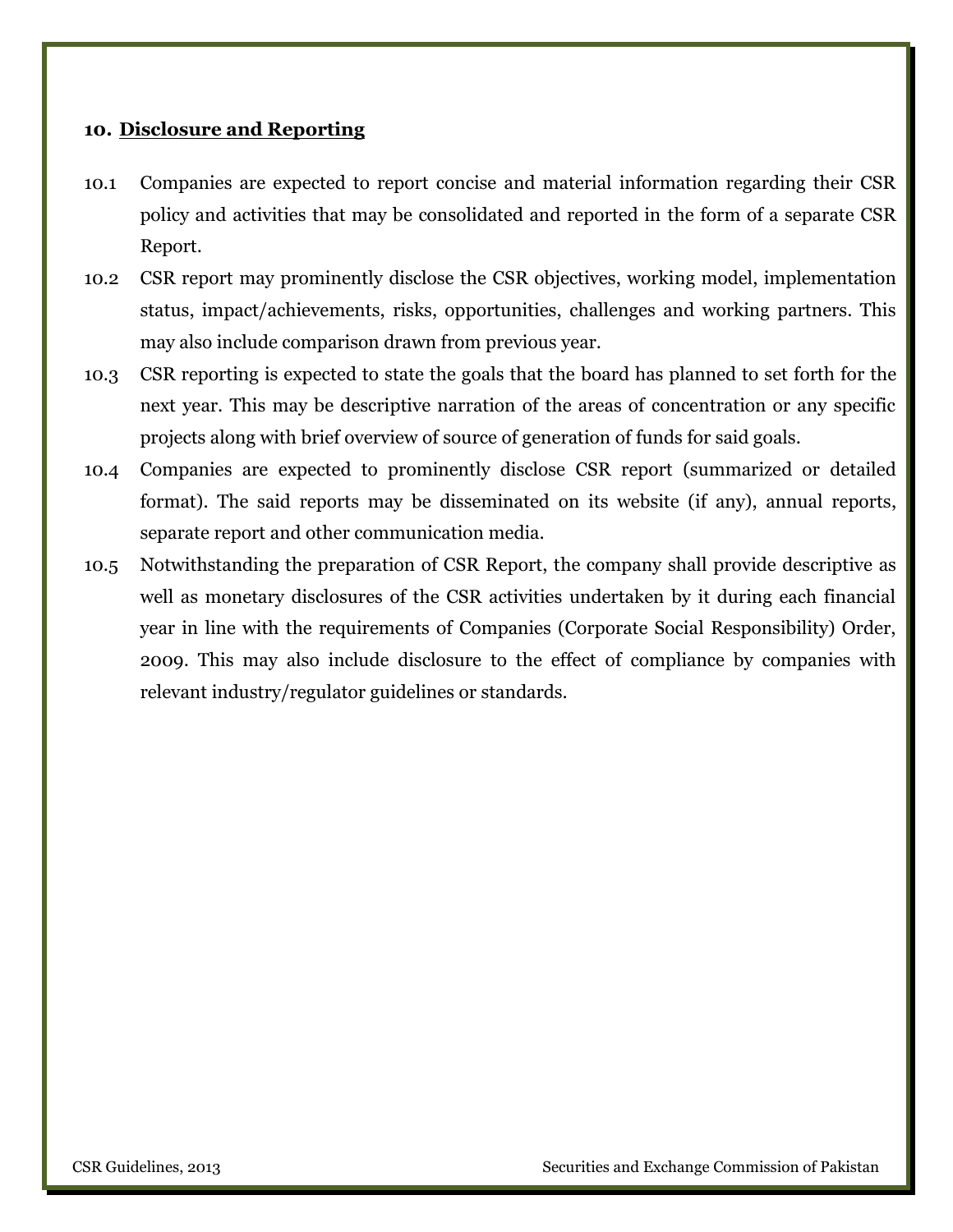# **CSR Committee**

## **Terms of Reference**

### a) **Strategy and Policies**:

Review and recommend to the board of the company in forming or refining the CSR vision, strategy and policy of the company. This includes ensuring that appropriate management systems, implementation model and regulatory compliance are in place.

### b) **Assessing indicators**:

Monitor and recommend changes in working model of CSR in line with best practices, economic indicators, social implications and stakeholder trends that may impact the company.

### **c) Stakeholder Engagement:**

Review and monitor stakeholder relations and devise mechanism to incorporate input of partnering agencies/stakeholders into CSR plans/policies

#### **d) Management of Risk:**

Monitor, periodically review and document the major CSR risks, opportunities and impact of CSR policy. It may also recommend to the board the appropriate changes in CSR policy/management systems.

#### **e) CSR Assessment:**

Review and report impact of CSR plans/activities on business. Further review and recommend impact of CSR policy on major business decisions.

### **f) CSR Report:**

Determine the overall extent of reporting of CSR activities, provide input on CSR reports and recommend to the board for adoption of CSR report. This includes ensuring CSR reports are in accordance to relevant CSR reporting framework.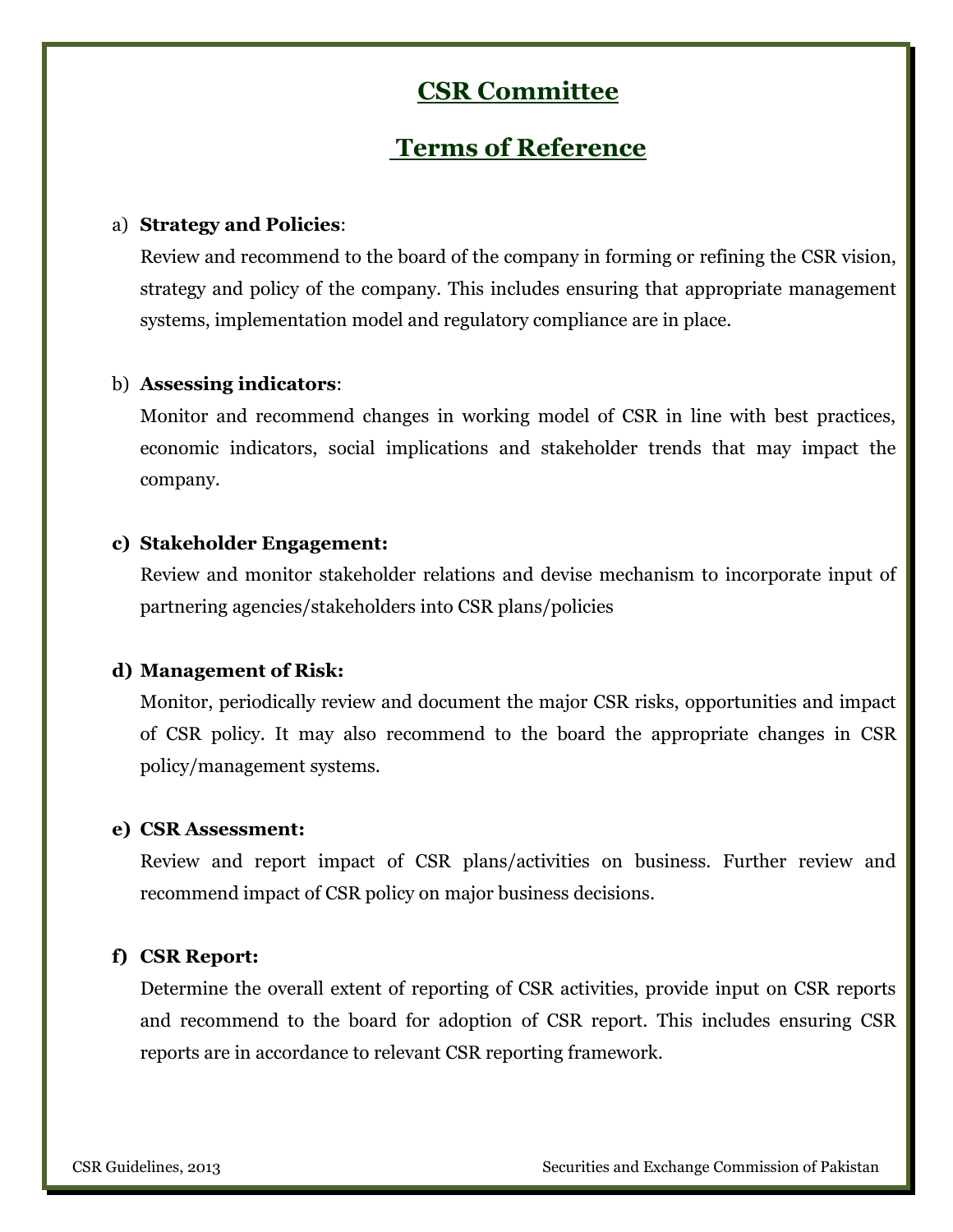# **Corporate Social Responsibility**

## **Governance Benchmark**

Board of Directors is expected to develop and evaluate their governance framework w.r.t corporate social responsibility initiatives. Following is a self-assessment table that shall complement Board of Directors in the evaluation process:

| S.N. | <b>Direction</b>                                                                                                                         | <b>Assessment (please tick)</b> |                |         |               | <b>Comments</b>        |  |
|------|------------------------------------------------------------------------------------------------------------------------------------------|---------------------------------|----------------|---------|---------------|------------------------|--|
|      |                                                                                                                                          | Yes                             | N <sub>o</sub> | Partial | Don't<br>Know | <b>Not</b><br>relevant |  |
| 1.   | Has Board developed a CSR<br>vision and strategy?                                                                                        |                                 |                |         |               |                        |  |
| 2.   | Have Board and management<br>declared<br>expressly<br>its<br>commitment to CSR?                                                          |                                 |                |         |               |                        |  |
| 3.   | Has board communicated the<br>company's business case for CSR<br>to management?                                                          |                                 |                |         |               |                        |  |
| 4.   | Do Board and management<br>share common CSR aspirations?                                                                                 |                                 |                |         |               |                        |  |
| 5.   | Does CSR vision coincide with<br>the vision and Code of Ethics of<br>the Company?                                                        |                                 |                |         |               |                        |  |
| 6.   | Does the<br>Board<br>have<br>clear<br>understanding of<br><b>CSR</b><br>and<br>industry practices?                                       |                                 |                |         |               |                        |  |
| 7.   | Are CSR goals incorporated in<br>the business plans of the<br>business?                                                                  |                                 |                |         |               |                        |  |
| 8.   | specific<br><b>CSR</b><br>there<br><b>Is</b><br>a<br>committee?                                                                          |                                 |                |         |               |                        |  |
| 9.   | <b>CSR</b><br>the<br>Committee<br><b>Does</b><br>comprise of one or more CSR<br>experts? (Indicate the number in<br>comments section)    |                                 |                |         |               |                        |  |
| 10.  | designated<br>there<br>a<br><b>CSR</b><br><b>Is</b><br>committee member reporting to<br>Board?                                           |                                 |                |         |               |                        |  |
| 11.  | <b>Does</b><br><b>CSR</b><br>committee<br>seek<br>guidance with board approved<br>CSR policy?                                            |                                 |                |         |               |                        |  |
| 12.  | the<br><b>CSR</b><br>committee<br><b>Does</b><br>periodically report the progress<br>of company on CSR goals,<br>objectives and targets? |                                 |                |         |               |                        |  |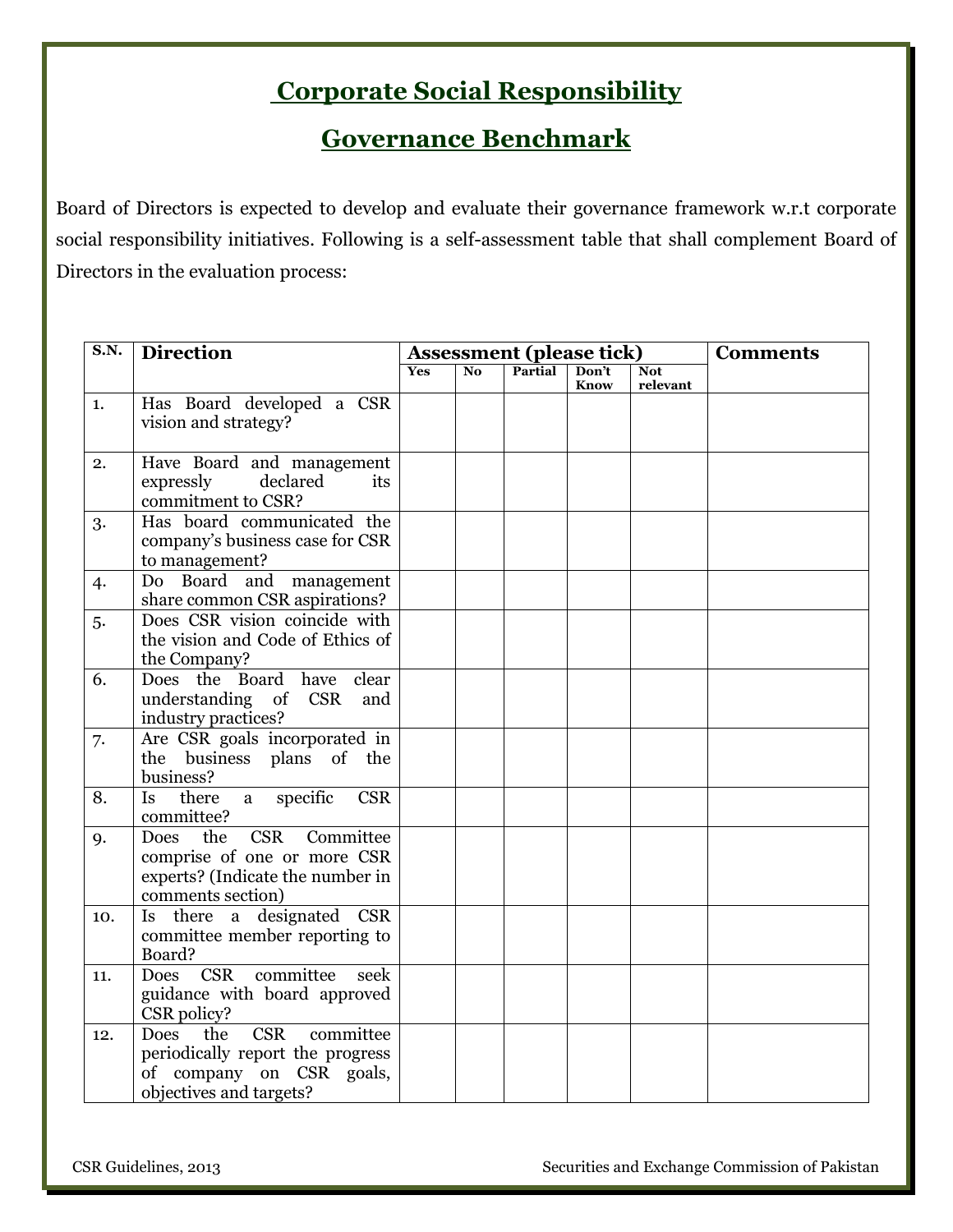| 13. | Does the CSR committee review           |  |  |  |
|-----|-----------------------------------------|--|--|--|
|     | and make recommendations in             |  |  |  |
|     | the implementation model of the         |  |  |  |
|     | Company?                                |  |  |  |
| 14. | Is the CSR committee involved           |  |  |  |
|     | in preparing implementation             |  |  |  |
|     | model for CSR plans?                    |  |  |  |
| 15. | Is<br>management's incentives           |  |  |  |
|     | linked to CSR goals/ targets?           |  |  |  |
| 16. | Is CSR progress included as a           |  |  |  |
|     | factor<br>remuneration/<br>in           |  |  |  |
|     | recruitment of CEO?                     |  |  |  |
|     |                                         |  |  |  |
| 17. | Does the CSR committee review           |  |  |  |
|     | and recommend suggestion for            |  |  |  |
|     | incorporating CSR risk<br>in            |  |  |  |
|     | Company's risk management               |  |  |  |
|     | policy?                                 |  |  |  |
| 18. | Is CSR committee entrusted              |  |  |  |
|     | with the role of recommending           |  |  |  |
|     | major CSR risk and its impact           |  |  |  |
|     | business<br>prior<br>major<br>to        |  |  |  |
|     | decisions?                              |  |  |  |
| 19. | Are CSR risk, opportunities,            |  |  |  |
|     | impact and issues are considered        |  |  |  |
|     | by Board and management in              |  |  |  |
|     | approving<br>major<br>business          |  |  |  |
|     | decisions?                              |  |  |  |
| 20. | there<br>of<br><b>Is</b><br>system<br>a |  |  |  |
|     | implementation of CSR goals?            |  |  |  |
| 21. | Are there adequate measures in          |  |  |  |
|     | place to determine the impact of        |  |  |  |
|     | CSR policies by Board and               |  |  |  |
|     | senior management?                      |  |  |  |
| 22. | Does the internal audit process         |  |  |  |
|     | include assessment of CSR               |  |  |  |
|     |                                         |  |  |  |
|     | commitments?                            |  |  |  |
| 23. | <b>CSR</b><br>Does the<br>board<br>hold |  |  |  |
|     | orientation<br>session<br>and           |  |  |  |
|     | periodically review progress on         |  |  |  |
|     | CSR commitment/goals?                   |  |  |  |
| 24. | Does the CSR committee provide          |  |  |  |
|     | its input in preparation of CSR         |  |  |  |
|     | reports?                                |  |  |  |
| 25. | Does the Board give its input in        |  |  |  |
|     | extent of disclosure in the CSR         |  |  |  |
|     | reports?                                |  |  |  |
| 26. | Does the board review and               |  |  |  |
|     | approve external reporting of           |  |  |  |
|     | CSR issues in compliance of             |  |  |  |
|     | relevant<br>regulatory                  |  |  |  |
|     | requirements?                           |  |  |  |
| 27. | Does the board consider CSR             |  |  |  |
|     |                                         |  |  |  |